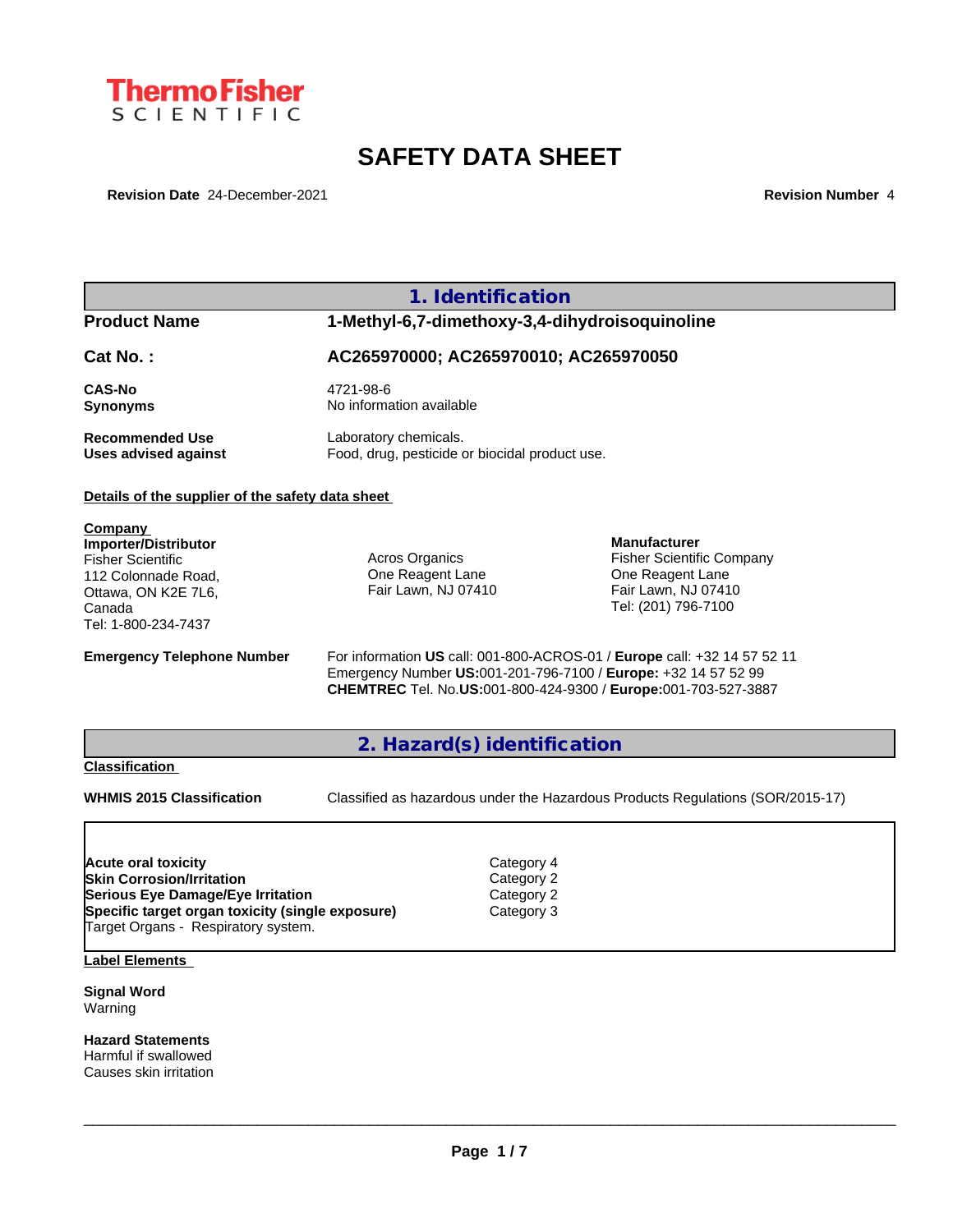Causes serious eye irritation May cause respiratory irritation



# **Precautionary Statements**

**Prevention**

Avoid breathing dust/fume/gas/mist/vapors/spray Wash face, hands and any exposed skin thoroughly after handling Do not eat, drink or smoke when using this product Use only outdoors or in a well-ventilated area Wear protective gloves/protective clothing/eye protection/face protection **Response** IF ON SKIN: Wash with plenty of soap and water IF INHALED: Remove person to fresh air and keep comfortable for breathing IF IN EYES: Rinse cautiously with water for several minutes. Remove contact lenses, if present and easy to do. Continue rinsing Call a POISON CENTER/ doctor if you feel unwell Rinse mouth Take off contaminated clothing **Storage** Store in a well-ventilated place. Keep container tightly closed Store locked up **Disposal**

 $\_$  ,  $\_$  ,  $\_$  ,  $\_$  ,  $\_$  ,  $\_$  ,  $\_$  ,  $\_$  ,  $\_$  ,  $\_$  ,  $\_$  ,  $\_$  ,  $\_$  ,  $\_$  ,  $\_$  ,  $\_$  ,  $\_$  ,  $\_$  ,  $\_$  ,  $\_$  ,  $\_$  ,  $\_$  ,  $\_$  ,  $\_$  ,  $\_$  ,  $\_$  ,  $\_$  ,  $\_$  ,  $\_$  ,  $\_$  ,  $\_$  ,  $\_$  ,  $\_$  ,  $\_$  ,  $\_$  ,  $\_$  ,  $\_$  ,

Dispose of contents/container to an approved waste disposal plant

# **3. Composition/Information on Ingredients**

| <b>Component</b>                                                                                                                                                                  |                                                                                                                                                                                                     | <b>CAS-No</b>                                                                                                                                                            | Weight % |  |  |  |  |
|-----------------------------------------------------------------------------------------------------------------------------------------------------------------------------------|-----------------------------------------------------------------------------------------------------------------------------------------------------------------------------------------------------|--------------------------------------------------------------------------------------------------------------------------------------------------------------------------|----------|--|--|--|--|
| Isoquinoline, 3,4-dihydro-6,7-dimethoxy-1-methyl-                                                                                                                                 |                                                                                                                                                                                                     | 4721-98-6                                                                                                                                                                | >99      |  |  |  |  |
|                                                                                                                                                                                   |                                                                                                                                                                                                     |                                                                                                                                                                          |          |  |  |  |  |
|                                                                                                                                                                                   |                                                                                                                                                                                                     | 4. First-aid measures                                                                                                                                                    |          |  |  |  |  |
| Immediate medical attention is required. Rinse immediately with plenty of water, also under<br><b>Eye Contact</b><br>the eyelids, for at least 15 minutes. Get medical attention. |                                                                                                                                                                                                     |                                                                                                                                                                          |          |  |  |  |  |
| <b>Skin Contact</b>                                                                                                                                                               | immediately.                                                                                                                                                                                        | Wash off immediately with soap and plenty of water while removing all contaminated<br>clothes and shoes. Get medical attention. Take off contaminated clothing and shoes |          |  |  |  |  |
| <b>Inhalation</b>                                                                                                                                                                 | Remove from exposure, lie down. Remove to fresh air. If not breathing, give artificial<br>respiration. Immediate medical attention is required. Get medical attention.                              |                                                                                                                                                                          |          |  |  |  |  |
| Ingestion                                                                                                                                                                         | Never give anything by mouth to an unconscious person. Drink plenty of water. Call a<br>physician immediately. Clean mouth with water. Get medical attention. If possible drink milk<br>afterwards. |                                                                                                                                                                          |          |  |  |  |  |
| Most important symptoms/effects<br><b>Notes to Physician</b>                                                                                                                      | No information available.<br>Treat symptomatically                                                                                                                                                  |                                                                                                                                                                          |          |  |  |  |  |

**5. Fire-fighting measures**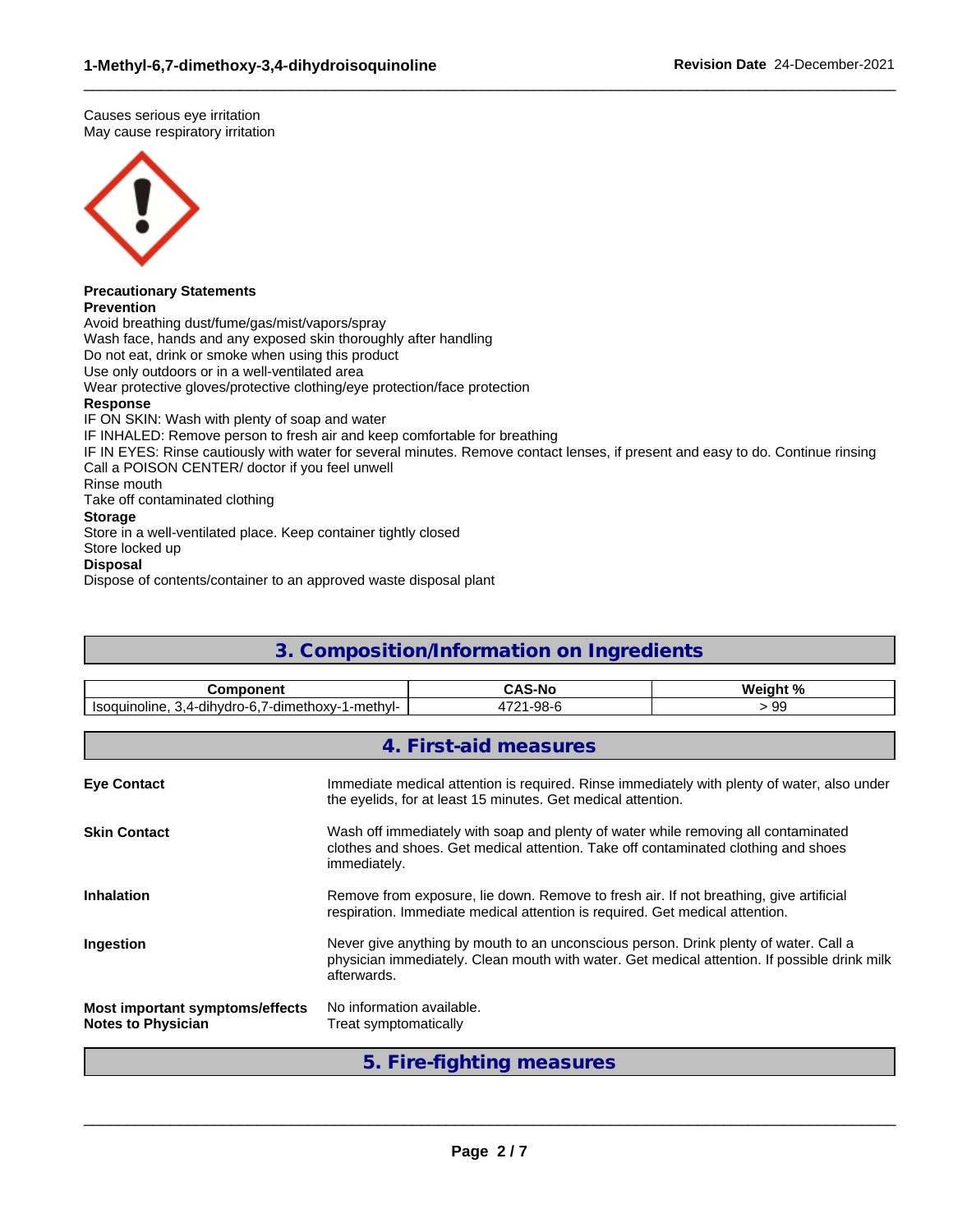| <b>Suitable Extinguishing Media</b>                              | Water spray. Carbon dioxide $(CO_2)$ . Dry chemical. Use extinguishing measures that are<br>appropriate to local circumstances and the surrounding environment. Chemical foam. |
|------------------------------------------------------------------|--------------------------------------------------------------------------------------------------------------------------------------------------------------------------------|
| <b>Unsuitable Extinguishing Media</b>                            | No information available                                                                                                                                                       |
| <b>Flash Point</b><br>Method -                                   | No information available<br>No information available                                                                                                                           |
| <b>Autoignition Temperature</b><br><b>Explosion Limits</b>       | Not applicable                                                                                                                                                                 |
| <b>Upper</b>                                                     | No data available                                                                                                                                                              |
| Lower                                                            | No data available                                                                                                                                                              |
| <b>Sensitivity to Mechanical Impact No information available</b> |                                                                                                                                                                                |
| <b>Sensitivity to Static Discharge</b>                           | No information available                                                                                                                                                       |

 $\_$  ,  $\_$  ,  $\_$  ,  $\_$  ,  $\_$  ,  $\_$  ,  $\_$  ,  $\_$  ,  $\_$  ,  $\_$  ,  $\_$  ,  $\_$  ,  $\_$  ,  $\_$  ,  $\_$  ,  $\_$  ,  $\_$  ,  $\_$  ,  $\_$  ,  $\_$  ,  $\_$  ,  $\_$  ,  $\_$  ,  $\_$  ,  $\_$  ,  $\_$  ,  $\_$  ,  $\_$  ,  $\_$  ,  $\_$  ,  $\_$  ,  $\_$  ,  $\_$  ,  $\_$  ,  $\_$  ,  $\_$  ,  $\_$  ,

## **Specific Hazards Arising from the Chemical**

Keep product and empty container away from heat and sources of ignition.

## **Hazardous Combustion Products**

Thermal decomposition can lead to release of irritating gases and vapors. Carbon monoxide (CO). Carbon dioxide (CO2). **Protective Equipment and Precautions for Firefighters**

As in any fire, wear self-contained breathing apparatus pressure-demand, MSHA/NIOSH (approved or equivalent) and full protective gear. Thermal decomposition can lead to release of irritating gases and vapors.

| <u>NFPA</u><br><b>Health</b>                                    | <b>Flammability</b>                                   | <b>Instability</b>                                                                                                                              | <b>Physical hazards</b>                                                                                                                                                                                                                                                             |
|-----------------------------------------------------------------|-------------------------------------------------------|-------------------------------------------------------------------------------------------------------------------------------------------------|-------------------------------------------------------------------------------------------------------------------------------------------------------------------------------------------------------------------------------------------------------------------------------------|
|                                                                 |                                                       | 0                                                                                                                                               | N/A                                                                                                                                                                                                                                                                                 |
|                                                                 | 6. Accidental release measures                        |                                                                                                                                                 |                                                                                                                                                                                                                                                                                     |
| <b>Personal Precautions</b><br><b>Environmental Precautions</b> | See Section 12 for additional Ecological Information. | Ensure adequate ventilation. Use personal protective equipment as required.                                                                     |                                                                                                                                                                                                                                                                                     |
| Up                                                              | environment.                                          |                                                                                                                                                 | Methods for Containment and Clean Sweep up and shovel into suitable containers for disposal. Do not let this chemical enter the                                                                                                                                                     |
|                                                                 | 7. Handling and storage                               |                                                                                                                                                 |                                                                                                                                                                                                                                                                                     |
| <b>Handling</b>                                                 | handling.                                             |                                                                                                                                                 | Avoid contact with skin and eyes. Do not breathe dust. Avoid contact with skin and clothing.<br>Remove and wash contaminated clothing and gloves, including the inside, before re-use.<br>Do not ingest. If swallowed then seek immediate medical assistance. Wash thoroughly after |
| Storage.                                                        | Materials. Strong oxidizing agents. Oxidizing agent.  |                                                                                                                                                 | Keep in a dry, cool and well-ventilated place. Keep container tightly closed. Incompatible                                                                                                                                                                                          |
|                                                                 | 8. Exposure controls / personal protection            |                                                                                                                                                 |                                                                                                                                                                                                                                                                                     |
| <b>Exposure Guidelines</b>                                      |                                                       | This product does not contain any hazardous materials with occupational exposure<br>limitsestablished by the region specific regulatory bodies. |                                                                                                                                                                                                                                                                                     |

#### **Engineering Measures**

Ensure adequate ventilation, especially in confined areas. Ventilation systems. Ensure that eyewash stations and safety showers are close to the workstation location.

Wherever possible, engineering control measures such as the isolation or enclosure of the process, the introduction of process or equipment changes to minimise release or contact, and the use of properly designed ventilation systems, should be adopted to control hazardous materials at source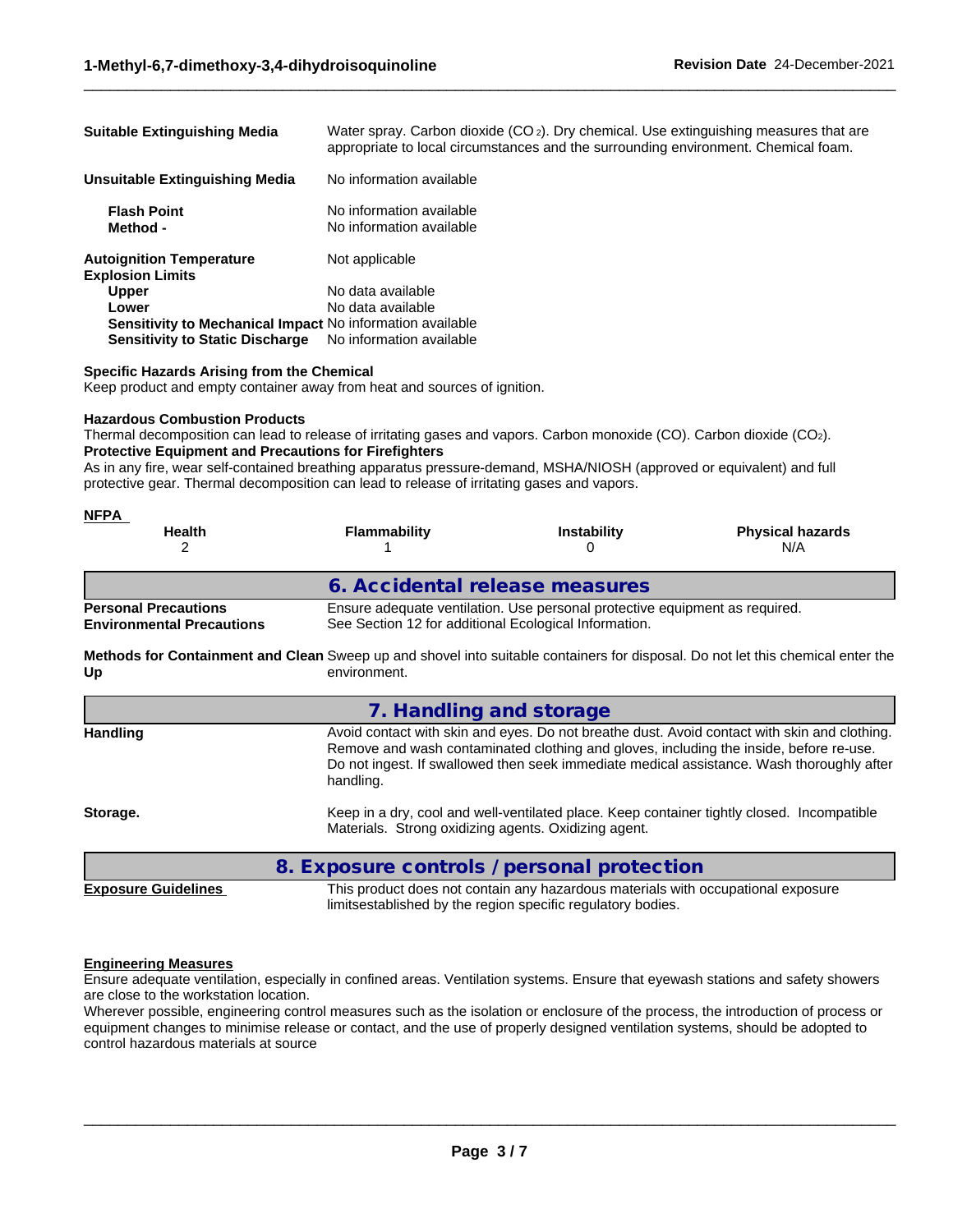## **Personal protective equipment**

| <b>Eve Protection</b><br><b>Hand Protection</b> | Goggles<br>Protective gloves |                        |                        |
|-------------------------------------------------|------------------------------|------------------------|------------------------|
| Glove material                                  | <b>Breakthrough time</b>     | <b>Glove thickness</b> | <b>Glove comments</b>  |
| Nitrile rubber                                  | See manufacturers            |                        | Splash protection only |
| Neoprene                                        | recommendations              |                        |                        |
| Natural rubber                                  |                              |                        |                        |
| PVC                                             |                              |                        |                        |

 $\_$  ,  $\_$  ,  $\_$  ,  $\_$  ,  $\_$  ,  $\_$  ,  $\_$  ,  $\_$  ,  $\_$  ,  $\_$  ,  $\_$  ,  $\_$  ,  $\_$  ,  $\_$  ,  $\_$  ,  $\_$  ,  $\_$  ,  $\_$  ,  $\_$  ,  $\_$  ,  $\_$  ,  $\_$  ,  $\_$  ,  $\_$  ,  $\_$  ,  $\_$  ,  $\_$  ,  $\_$  ,  $\_$  ,  $\_$  ,  $\_$  ,  $\_$  ,  $\_$  ,  $\_$  ,  $\_$  ,  $\_$  ,  $\_$  ,

Inspect gloves before use. observe the instructions regarding permeability and breakthrough time which are provided by the supplier of the gloves. (Refer to manufacturer/supplier for information) gloves are suitable for the task: Chemical compatability, Dexterity, Operational conditions, User susceptibility, e.g. sensitisation effects, also take into consideration the specific local conditions under which the product is used, such as the danger of cuts, abrasion. gloves with care avoiding skin contamination.

## **Respiratory Protection**

No protective equipment is needed under normal use conditions.

## **Environmental exposure controls**

No information available.

## **Hygiene Measures**

Handle in accordance with good industrial hygiene and safety practice. Keep away from food, drink and animal feeding stuffs. Do not eat, drink or smoke when using this product. Remove and wash contaminated clothing and gloves, including the inside, before re-use. Wash hands before breaks and after work.

|                                         | 9. Physical and chemical properties              |
|-----------------------------------------|--------------------------------------------------|
| <b>Physical State</b>                   | Powder Solid                                     |
| Appearance                              | Light yellow                                     |
| Odor                                    | No information available                         |
| <b>Odor Threshold</b>                   | No information available                         |
| рH                                      | No information available                         |
| <b>Melting Point/Range</b>              | 103 - 106 °C / 217.4 - 222.8 °F                  |
| <b>Boiling Point/Range</b>              | No information available                         |
| <b>Flash Point</b>                      | No information available                         |
| <b>Evaporation Rate</b>                 | Not applicable                                   |
| <b>Flammability (solid,gas)</b>         | No information available                         |
| <b>Flammability or explosive limits</b> |                                                  |
| <b>Upper</b>                            | No data available                                |
| Lower                                   | No data available                                |
| <b>Vapor Pressure</b>                   | No information available                         |
| <b>Vapor Density</b>                    | Not applicable                                   |
| <b>Specific Gravity</b>                 | No information available                         |
| <b>Solubility</b>                       | No information available                         |
| Partition coefficient; n-octanol/water  | No data available                                |
| <b>Autoignition Temperature</b>         | Not applicable                                   |
| <b>Decomposition Temperature</b>        | No information available                         |
| <b>Viscosity</b>                        | Not applicable                                   |
| <b>Molecular Formula</b>                | C <sub>12</sub> H <sub>15</sub> N O <sub>2</sub> |
| <b>Molecular Weight</b>                 | 205.26                                           |
|                                         |                                                  |

## **10. Stability and reactivity**

**Reactive Hazard None known, based on information available** 

**Stability** Stable under normal conditions.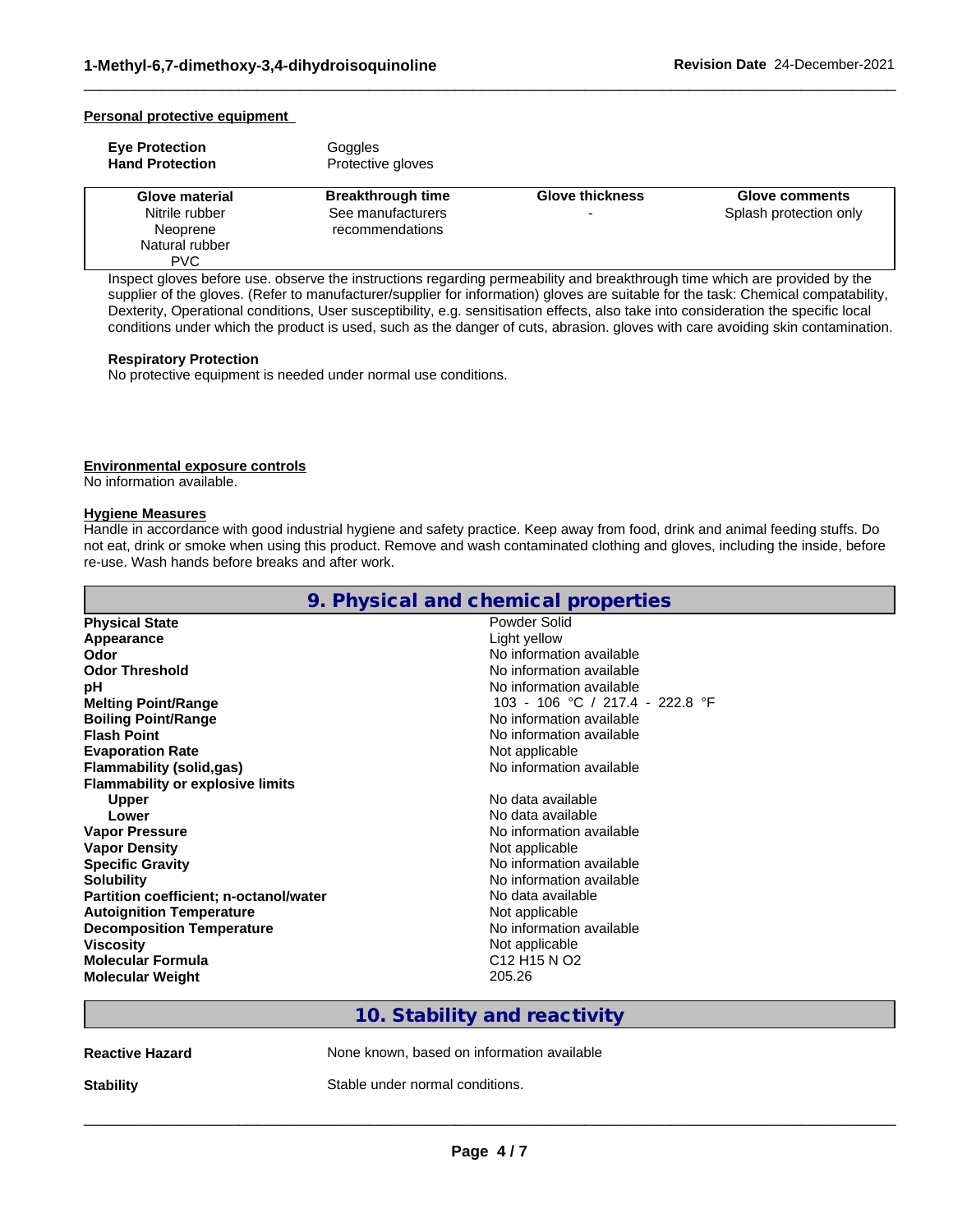| <b>Conditions to Avoid</b>      | Incompatible products.                                                                                                                                   |
|---------------------------------|----------------------------------------------------------------------------------------------------------------------------------------------------------|
| <b>Incompatible Materials</b>   | Strong oxidizing agents, Oxidizing agent                                                                                                                 |
|                                 | Hazardous Decomposition Products Thermal decomposition can lead to release of irritating gases and vapors, Carbon<br>monoxide (CO), Carbon dioxide (CO2) |
| <b>Hazardous Polymerization</b> | Hazardous polymerization does not occur.                                                                                                                 |
| <b>Hazardous Reactions</b>      | None under normal processing.                                                                                                                            |

 $\_$  ,  $\_$  ,  $\_$  ,  $\_$  ,  $\_$  ,  $\_$  ,  $\_$  ,  $\_$  ,  $\_$  ,  $\_$  ,  $\_$  ,  $\_$  ,  $\_$  ,  $\_$  ,  $\_$  ,  $\_$  ,  $\_$  ,  $\_$  ,  $\_$  ,  $\_$  ,  $\_$  ,  $\_$  ,  $\_$  ,  $\_$  ,  $\_$  ,  $\_$  ,  $\_$  ,  $\_$  ,  $\_$  ,  $\_$  ,  $\_$  ,  $\_$  ,  $\_$  ,  $\_$  ,  $\_$  ,  $\_$  ,  $\_$  ,

# **11. Toxicological information**

## **Acute Toxicity**

| <b>Product Information</b><br><b>Component Information</b><br><b>Toxicologically Synergistic</b><br>Products | No information available                                                                   |
|--------------------------------------------------------------------------------------------------------------|--------------------------------------------------------------------------------------------|
|                                                                                                              | Delayed and immediate effects as well as chronic effects from short and long-term exposure |
| Irritation                                                                                                   | No information available                                                                   |

## **Sensitization** No information available

Carcinogenicity **The table below indicates whether each agency has listed any ingredient as a carcinogen.** 

| <b>Component</b>                                                              | <b>CAS-No</b> | <b>IARC</b>                                                    | <b>NTP</b>                 | <b>ACGIH</b> | <b>OSHA</b> | <b>Mexico</b> |
|-------------------------------------------------------------------------------|---------------|----------------------------------------------------------------|----------------------------|--------------|-------------|---------------|
| Isoquinoline,<br>3,4-dihydro-6,7-dimeth<br>oxy-1-methyl-                      | 4721-98-6     | Not listed                                                     | Not listed                 | Not listed   | Not listed  | Not listed    |
| <b>Mutagenic Effects</b>                                                      |               | No information available                                       |                            |              |             |               |
| <b>Reproductive Effects</b>                                                   |               | No information available.                                      |                            |              |             |               |
| <b>Developmental Effects</b>                                                  |               | No information available.                                      |                            |              |             |               |
| <b>Teratogenicity</b>                                                         |               | No information available.                                      |                            |              |             |               |
| <b>STOT - single exposure</b><br><b>STOT - repeated exposure</b>              |               | Respiratory system<br>None known                               |                            |              |             |               |
| <b>Aspiration hazard</b>                                                      |               | No information available                                       |                            |              |             |               |
| <b>Symptoms / effects, both acute and No information available</b><br>delayed |               |                                                                |                            |              |             |               |
| <b>Endocrine Disruptor Information</b>                                        |               | No information available                                       |                            |              |             |               |
| <b>Other Adverse Effects</b>                                                  |               | The toxicological properties have not been fully investigated. |                            |              |             |               |
|                                                                               |               |                                                                | 12. Ecological information |              |             |               |
| <b>Ecotoxicity</b><br>Do not empty into drains.                               |               |                                                                |                            |              |             |               |

| <b>Persistence and Degradability</b> | No information available  |
|--------------------------------------|---------------------------|
| <b>Bioaccumulation/Accumulation</b>  | No information available. |
| <b>Mobility</b>                      | No information available. |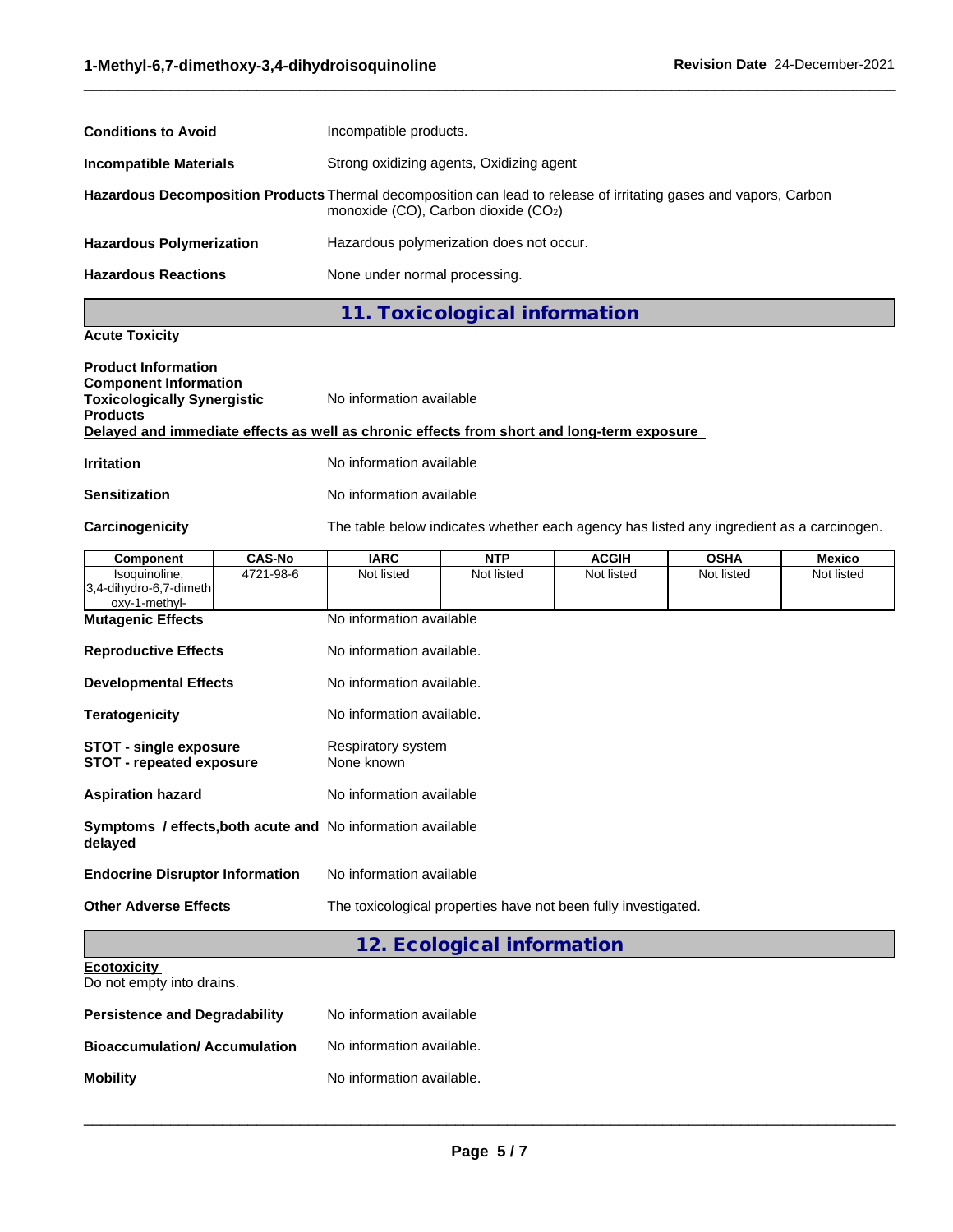## **13. Disposal considerations**

**Waste Disposal Methods** Chemical waste generators must determine whether a discarded chemical is classified as a hazardous waste. Chemical waste generators must also consult local, regional, and national hazardous waste regulations to ensure complete and accurate classification.

 $\_$  ,  $\_$  ,  $\_$  ,  $\_$  ,  $\_$  ,  $\_$  ,  $\_$  ,  $\_$  ,  $\_$  ,  $\_$  ,  $\_$  ,  $\_$  ,  $\_$  ,  $\_$  ,  $\_$  ,  $\_$  ,  $\_$  ,  $\_$  ,  $\_$  ,  $\_$  ,  $\_$  ,  $\_$  ,  $\_$  ,  $\_$  ,  $\_$  ,  $\_$  ,  $\_$  ,  $\_$  ,  $\_$  ,  $\_$  ,  $\_$  ,  $\_$  ,  $\_$  ,  $\_$  ,  $\_$  ,  $\_$  ,  $\_$  ,

|                    | 14. Transport information  |  |
|--------------------|----------------------------|--|
| <u>DOT</u>         | Not regulated              |  |
|                    | Not regulated              |  |
| <u>TDG</u><br>IATA | Not regulated              |  |
| <b>IMDG/IMO</b>    | Not regulated              |  |
|                    | 15. Regulatory information |  |

## **International Inventories**

| Component                                             | <b>CAS-No</b> | DSL | <b>NDSL</b> | <b>TSCA</b> | <b>TSCA Inventory</b><br>notification -<br><b>Active-Inactive</b> | <b>EINECS</b> | <b>ELINCS</b> | <b>NLP</b> |
|-------------------------------------------------------|---------------|-----|-------------|-------------|-------------------------------------------------------------------|---------------|---------------|------------|
| Isoquinoline,<br>$ 3,4$ -dihydro-6,7-dimethoxy-1-meth | 4721-98-6     |     |             |             | -                                                                 |               |               | -          |

| Component                                                 | <b>CAS-No</b> | <b>IECSC</b> | <b>KECL</b> | <b>ENCS</b> | <b>ISHL</b> | <b>TCSI</b> | <b>AICS</b> | <b>NZIoC</b> | <b>PICCS</b> |
|-----------------------------------------------------------|---------------|--------------|-------------|-------------|-------------|-------------|-------------|--------------|--------------|
| Isoquinoline.<br>3.4-dihydro-6.7-<br>dimethoxy-1<br>-meth | 4721-98-6     |              |             |             |             |             |             |              |              |
| $M_{\rm \bullet}$                                         |               |              |             |             |             |             |             |              |              |

### **Legend:**

X - Listed '-' - Not Listed

**KECL** - NIER number or KE number (http://ncis.nier.go.kr/en/main.do)

**DSL/NDSL** - Canadian Domestic Substances List/Non-Domestic Substances List

**TSCA** - United States Toxic Substances Control Act Section 8(b) Inventory

**EINECS/ELINCS** - European Inventory of Existing Commercial Chemical Substances/EU List of Notified Chemical Substances

**IECSC** - Chinese Inventory of Existing Chemical Substances

**KECL** - Korean Existing and Evaluated Chemical Substances

**ENCS** - Japanese Existing and New Chemical Substances

**AICS** - Australian Inventory of Chemical Substances

**PICCS** - Philippines Inventory of Chemicals and Chemical Substances

### **Canada**

SDS in compliance with provisions of information as set out in Canadian Standard - Part 4, Schedule 1 and 2 of the Hazardous Products Regulations (HPR) and meets the requirements of the HPR (Paragraph 13(1)(a) of the Hazardous Products Act (HPA)).

### **Other International Regulations**

## **Authorisation/Restrictions according to EU REACH**

## **Safety, health and environmental regulations/legislation specific for the substance or mixture**

| Component                                                    | <b>CAS-No</b> | <b>OECD HPV</b>      | <b>Persistent Organic</b><br><b>Pollutant</b> | <b>Ozone Depletion</b><br>Potential | <b>Restriction of</b><br>Hazardous<br><b>Substances (RoHS)</b> |  |
|--------------------------------------------------------------|---------------|----------------------|-----------------------------------------------|-------------------------------------|----------------------------------------------------------------|--|
| Isoquinoline,<br>$ 3,4$ -dihydro-6,7-dimethoxy-1-<br>methyl- | 4721-98-6     | Not applicable       | Not applicable                                | Not applicable                      | Not applicable                                                 |  |
|                                                              |               |                      |                                               |                                     |                                                                |  |
| Component                                                    | <b>CAS-No</b> | Seveso III Directive | <b>Seveso III Directive</b>                   | Rotterdam                           | <b>Basel Convention</b>                                        |  |